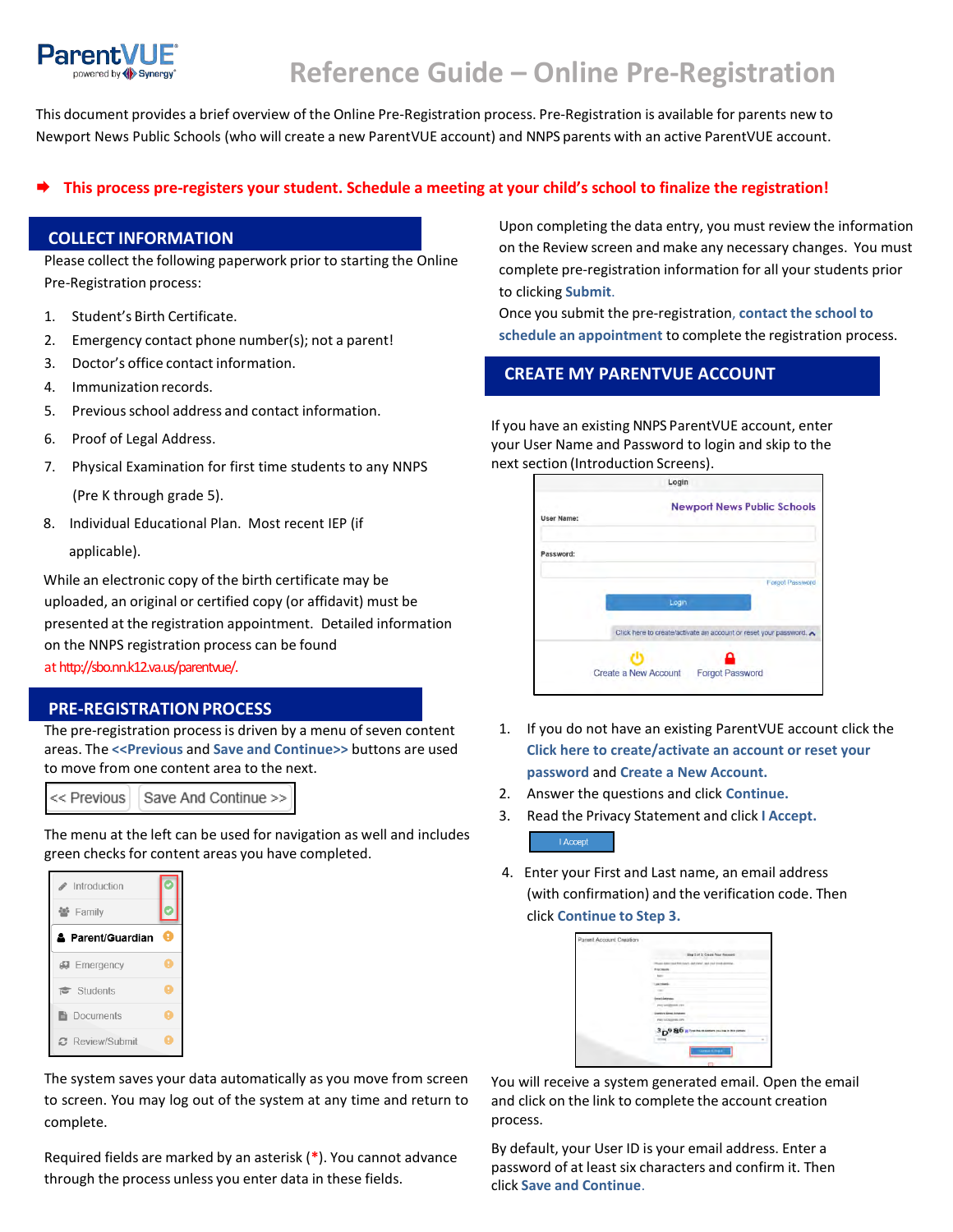

# **Reference Guide – Online Pre-Registration**



**Important!!** You may choose to change the default User ID, but it must be unique across the district and may include numbers/symbols. If you receive an error during this step, try adding numbers/symbols to your User ID. Passwords may not contain symbols.

## **INTRODUCTION SCREENS**

- 1. After you log in, select the appropriate registration school year and click **Begin NewRegistration>>**.
- 2. Please read this first screen very carefully and make sure you have copies of all documentation specified. Then click **Continue**.
- **3.** Review the Student Summary screen carefully. This screen will display all of your current students. If the summary is not correct it is an indication that you have multiple parent accounts. Follow the on screen directions for assistance. Click **Save and Continue>>.**
- 4. Enter your Electronic Signature and click **Save and Continue>>**.

| <b>INTRODUCTION</b>                                                                                                                                                                                                                                | 2019-2020 |
|----------------------------------------------------------------------------------------------------------------------------------------------------------------------------------------------------------------------------------------------------|-----------|
| Signature                                                                                                                                                                                                                                          |           |
| Please enter your first and last name below:                                                                                                                                                                                                       |           |
|                                                                                                                                                                                                                                                    |           |
| By froma your name below and pressing the butter at the base of the page you abest that you are the accessif holder any<br>nationized to provide the information and Agree building mistration provided is accurate to the best of your brussecape |           |

## **FAMILY SCREENS**

1. Enter the student's home address which must be an address within the NNPS attendance zone. Select the home address from the list. Click **Save and Continue>>**.



- 2. The **Mail address is the same as…** checkbox will be checked. Only a Newport News PO Box is acceptable as an alternate mailing address. To enter a PO Box uncheck the box and enter your information. Click **Save and Continue>>.**
- 3. Enter the information on the Demographics screen. Click **Save and Continue>>.**
- 4. Enter all relevant phone numbers for the parent. Select one phone number as a primary and verify the email address. Click **Save and Continue>>.**
- 5. Enter all information for you, the registering parent. Click **Save and Continue>>.**
- 15. 6. Click **Add New Parent/Guardian** to enter an additional parent/guardian for the student. Update all the required fields. for the additional Parent/Guardian.
- 7. When complete, click **Save And Continue>>**.

#### **EMERGENCY SCREENS**

At least one (1) Emergency Contact(s)/Relative is required. This person may not be a parent/guardian entered in the previous step. Contacts added to this page apply to the family. Later you will be asked to assign emergency contacts from this list to each student.

- 1. Click **Add New Emergency Contact**.
- 2. Update all the required fields for the Emergency Contact.
- 3. 3. When complete, click **Save And Continue>>**.

## **STUDENT SCREENS**

- 1. The Students screen will display a summary of current and/or past NNPS students. Click the **Exclude** button next to any current student or past NNPS student that is not being enrolled.
- 2. To pre-register a past NNPS student, click on the **Edit** button next to the name and update the information. To pre-register a new student, click **Add New Student**.
- 3. Enter the basic demographic information for your student.

| Demographics. Ella Test                                        |                                                                                                          |  |
|----------------------------------------------------------------|----------------------------------------------------------------------------------------------------------|--|
| <b>O</b> fractive terms                                        |                                                                                                          |  |
|                                                                | THE VEST SERVICE REPORT FOR THE REAL SUBSIDERS TO A REPORT OF A SAFEKEEPING OF STANDARD FACE AS MALE AND |  |
| <b>Lock Married</b>                                            | Ara                                                                                                      |  |
| <b>HERE</b>                                                    | wer.                                                                                                     |  |
|                                                                | ٠                                                                                                        |  |
| All North                                                      | $\sim$                                                                                                   |  |
|                                                                |                                                                                                          |  |
| <b>TAKER</b>                                                   |                                                                                                          |  |
| is them                                                        | moderni                                                                                                  |  |
| imia úrvok                                                     | $\sim$                                                                                                   |  |
| ury koldressi                                                  | Fre. Lotal                                                                                               |  |
| <b>House Address</b><br>salt you, be<br>Newport News, VA 27407 | Mall Address<br><b>MEF 2MM SR</b><br><b>Respond News, VA 23407</b>                                       |  |
|                                                                | May 444 Termination<br>at Tronger                                                                        |  |

- 4. Click **Save And Continue >>** to step through each data entry screen.
- 5. After you step through all screens for your student, you are returned to the initial Students screen. If you have anotherstudent to register, click **Add New Student**, otherwise click **Save And Continue>>.**

| STUDENTS.       |           |                                                                                                                                                       |                               |                |                 | 1019.21                                                                                                                                                                                |
|-----------------|-----------|-------------------------------------------------------------------------------------------------------------------------------------------------------|-------------------------------|----------------|-----------------|----------------------------------------------------------------------------------------------------------------------------------------------------------------------------------------|
|                 |           | student closified (Applikew Student) button / Reasonement to olde SAVE AND CONTINUE at the solders of the screen after completing this socials        |                               |                |                 | The students in the englisher wall be submitted for The Registration. Duries and crassisting raw/5 students should be enquired reliefable to enquire to enable to provide a card a new |
|                 |           | Students to pre-register in 2019-2020. Select 'Exclude' to move currently enrolled or previously.<br>graduated NNPS student(s) to the exclude section |                               |                |                 |                                                                                                                                                                                        |
|                 |           | First Name                                                                                                                                            | <b>Catch Name</b>             | Otnites        | <b>Cornelis</b> | State:                                                                                                                                                                                 |
| Edi - Millionen | M. Cosolo | Eka                                                                                                                                                   | Yest                          | <b>Revenue</b> |                 | <b>Conunci</b>                                                                                                                                                                         |
| + Ad Dieu Super |           |                                                                                                                                                       |                               |                |                 |                                                                                                                                                                                        |
|                 |           | training across to consider the constant in this Pro-Registration and their records will contain institutional with Windi-                            |                               |                |                 |                                                                                                                                                                                        |
|                 |           |                                                                                                                                                       |                               |                |                 | Students to exclude from 2019-2020 pre-registration application. These records will remain unchanged                                                                                   |
| First Name      |           | Last Karne                                                                                                                                            | Conder                        | COOL           |                 | Reason                                                                                                                                                                                 |
|                 |           |                                                                                                                                                       |                               |                |                 |                                                                                                                                                                                        |
|                 |           |                                                                                                                                                       | coRestructione And Collins on |                |                 |                                                                                                                                                                                        |
|                 |           |                                                                                                                                                       |                               |                |                 |                                                                                                                                                                                        |